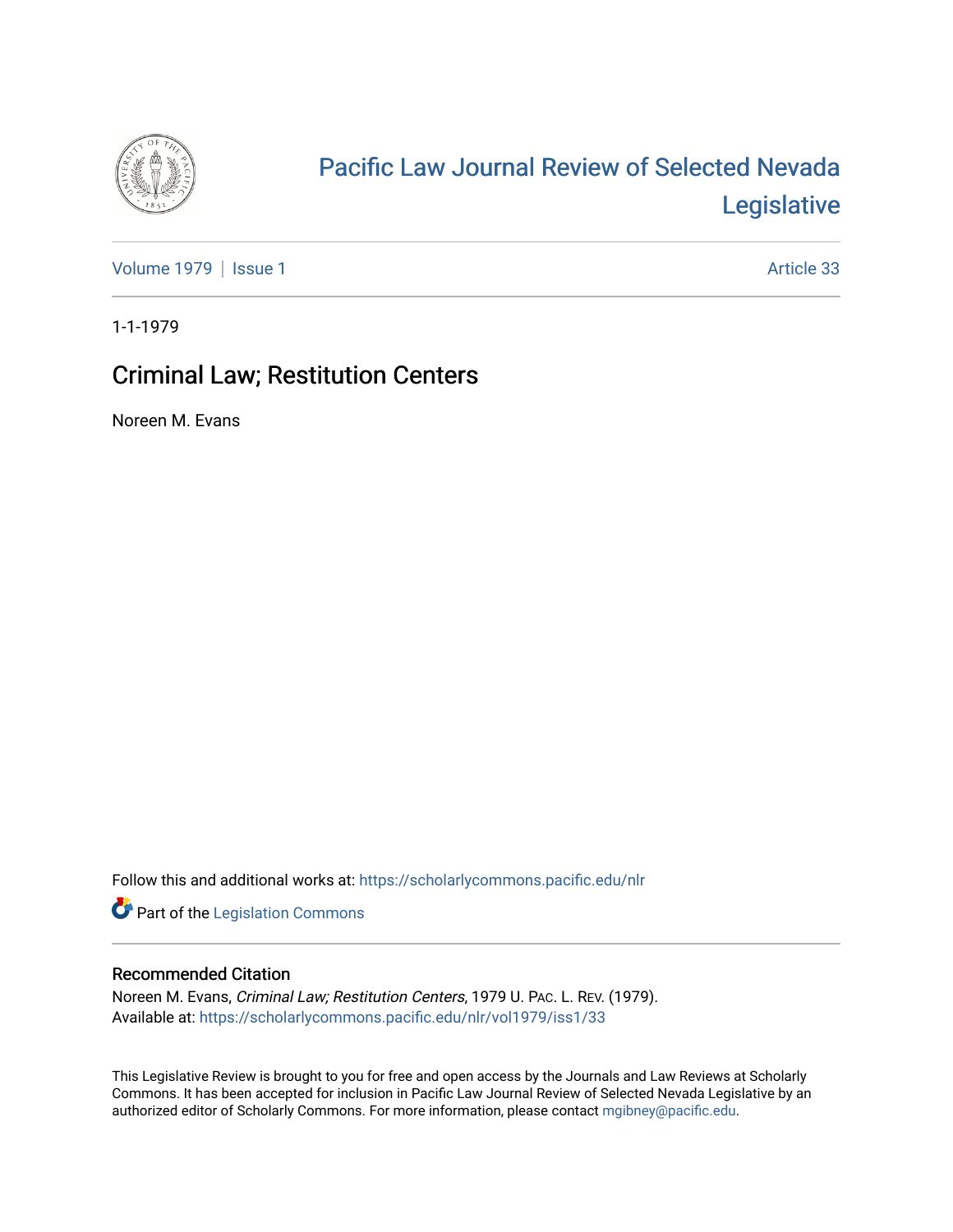- 36. The system of criminal history records maintained by the Clark County data processing facility, known as SCOPE, is designated as a temporary repository for Nevada criminal history records. Ch. 689 §19.
- 37. Ch. 689 §9 (adding to NRS Title 14).
- 38. Id.  $$9$   $$1$  (adding to NRS Title 14).
- 39. Id. \$9 12 (adding to NRS Title 14).
- 40. Id. \$9 13 (adding to NRS Title 14).
- 41. Id.  $$9$   $$4$  (adding to NRS Title 14).
- 42. Id.  $$9$   $$5$  (adding to NRS Title 14).
- 43. Id. §13 (adding to NRS Title 14).
- 44. Id. \$13 11 (adding to NRS Title 14).
- 45. Id. \$13 15 (adding to NRS Title 14).
- 46. Id. \$13 14 (adding to NRS Title 14).
- 47. Id. \$13 \, 12 (adding to NRS Title 14).
- 48. Id. \$13 13 (adding to NRS Title 14).
- 49. Id. §13 (adding to NRS Title 14).
- 50. Id.  $$15$   $$1$  (adding to NRS Title 14).
- 51. Id.  $$15 \text{ } 13$  (adding to NRS Title 14).
- 52. Id. \$15  $\P$ 1 (adding to NRS Title 14).
- 53. Id.  $$15 \text{ } 12$  (adding to NRS Title 14).
- 54. Id. \$15 14 (adding to NRS Title 14). See also 28 CFR app. \$20.21(g)(1) (1977).
- 55. Ch. 689 \$15 14 (adding to NRS Title 14).
- 56. Id.
- 57. Ch. 689 §18 (adding to NRS Title 14).

#### CRIMINAL LAW; RESTITUTION CENTERS

AB 804 (Mann); STATS 1979, Ch 422

Chapter 422 is an experimental law<sup>1</sup> which creates centers to house offenders within a community while they work to pay restitution to their victims.<sup>2</sup> Under existing law, victims of crime are entitled to compensation from the state.<sup>3</sup> Chapter 422 allows victims (including commercial and corporate victims) $4$  to be compensated by offenders.<sup>5</sup>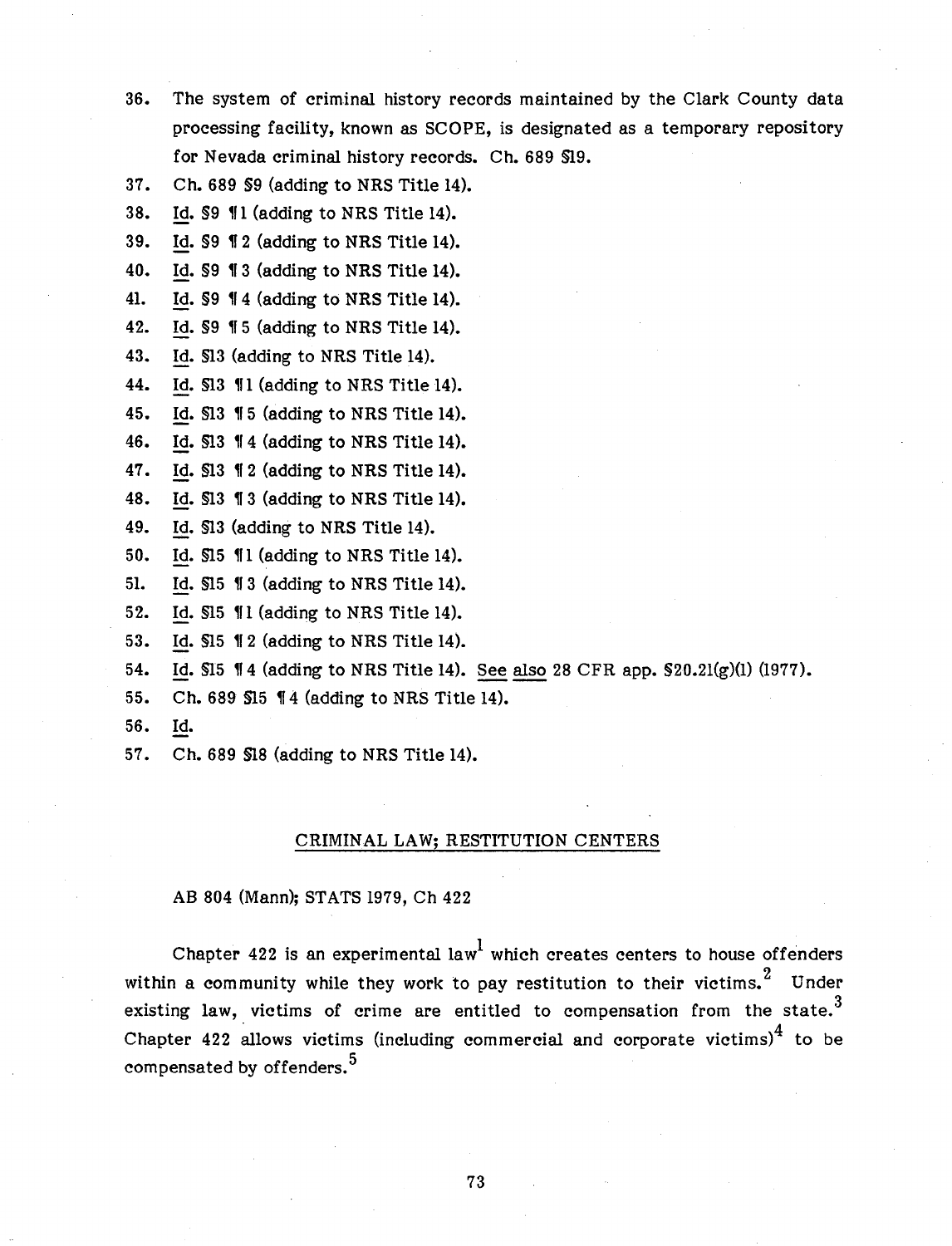The director of the department of prisons (hereinafter "director") is empowered to establish restitution centers and assign offenders<sup>6</sup> to them.<sup>7</sup> Assignments to centers may be made only when the following conditions are met: 1) the offender requests the assignment;<sup>8</sup> 2) the offender is suitable for assignment as determined by an evaluation of the offender's record, needs, and custody requirements;  $9^9$  3) the victim's claim for restitution is valid;<sup>10</sup> and 4) the offender assigns wages earned to the department of prisons.  $\mathbf{u}$ 

The offender and director form an agreement providing for a schedule of restitution payments.<sup>12</sup> The offender's wages are used to pay restitution and to partially offset housing, food, and medical/dental expenses while the offender is housed at the restitution center.<sup>13</sup>

In order to be eligible for restitution payments, the victim must file a claim with the director while the offender is incarcerated.<sup>14</sup> Validity of the victim's claim is not determined until after the offender requests assignment to a restitution center and is found suitable.<sup>15</sup> The director then determines the amount of restitution due the victim or the victim's dependents,  $^{16}$  considering: 1) medical expenses, including psychiatric treatment;  $17$  2) expenses for nonmedical remedial care, including psychological treatment;<sup>18</sup> 3) funeral expenses;<sup>19</sup> 4) loss of earnings or financial support;  $20$  5) damage to or loss of property;  $21$  6) other economic losses;  $^{22}$  7) loss of companionship and pain and suffering;  $^{23}$  8) any payments claimant has received or is legally entitled to receive as a result of the injury;  $^{24}$  and 9) conduct of the victim contributing to the injury.<sup>25</sup> Unless an appeal is pending, conviction is conclusive proof that the offense has been committed.<sup>26</sup>

Restitution payments will terminate if the offender is reassigned to another institution which is not a restitution center,  $27$  when the offender is released, although continued restitution may be a condition of parole,  $^{28}$  or when the victim has been fully compensated,  $29$  whichever occurs first.  $30$ 

Noreen M. Evans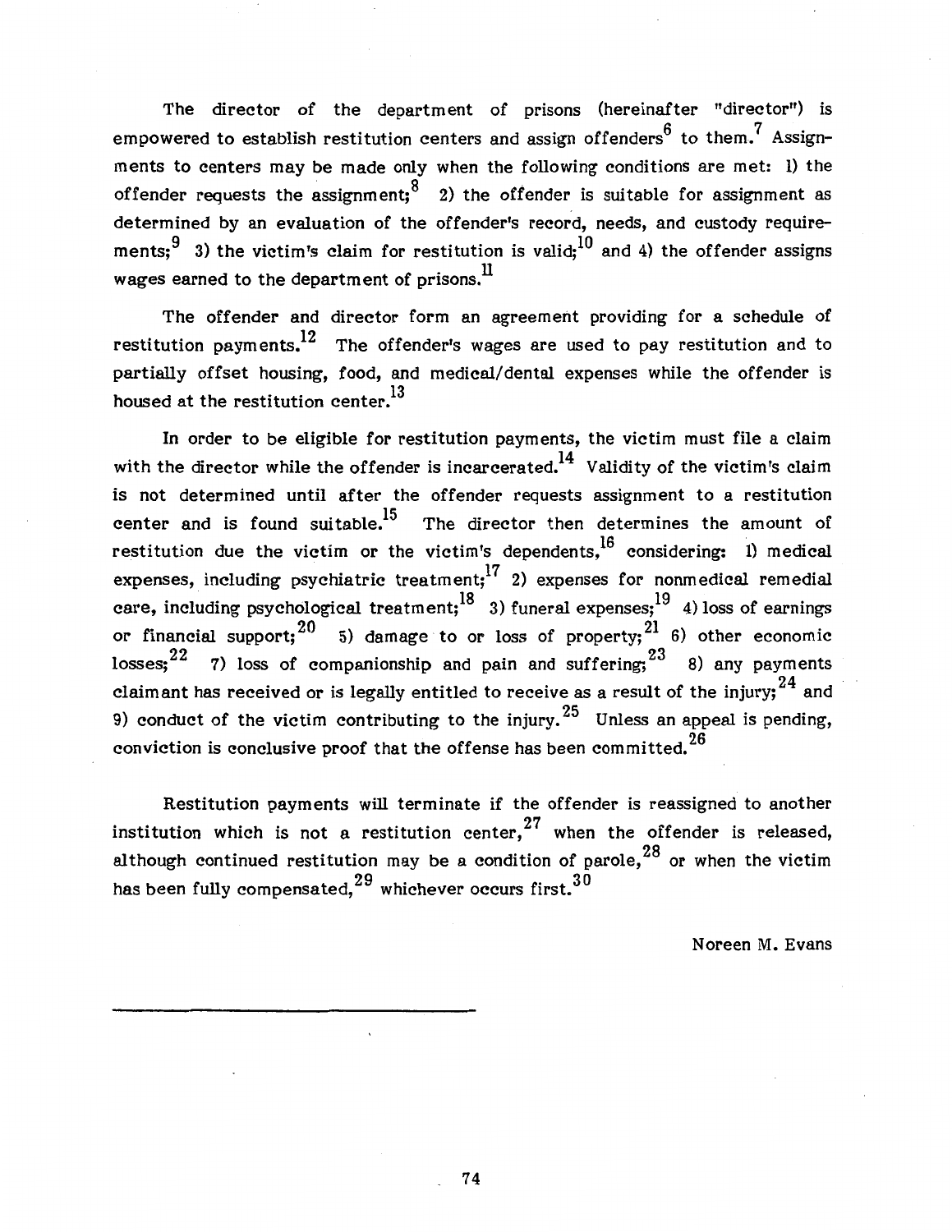#### FOOTNOTES

- 1. Chapter 422 expires by limitation on July 1, 1981, unless reenacted by the legislature (1979 Nev. Stats. ch. 422 (hereinafter "Ch. 422") §7.
- 2. Although Ch. 422 creates centers to house working offenders, it contains no provisions to place those offenders with employers. See generally 1979 Nev. Stats. ch. 422 Cf., NRS 213.320(l)(a) (chief parole and probation officer shall locate employment for participants in work release program).
- 3. See generally NRS Ch. 217.
- 4. Ch. 422 §6.
- 5. Id. §7.
- 6. "Offender" is defined as a person convicted of a crime and sentenced to imprisonment in the state prison (Ch. 422 §5), but Ch. 422 does not specify the type of offender (e.g., nonviolent offender, juvenile offender) who is eligible to participate in this program. See NRS 209.492 for the status of an offender participating in work or educational programs.
- 7. Ch. 422 §8.
- 8. Id. 58 11.
- 9. Id.  $\S 8$  12. Evaluation is made pursuant to NRS 209.341 (as amended by 1979 Nev. Stats. ch. 571 §3).

10. Ch. 422 §8 ¶ 3.

- 11. Id. §§8 ¶ 4, 15 ¶ 1.
- 12. Id. §§11 12.
- 13. Id. §§9, 11 11, 15 12. Cf., NRS 213.330 (wages paid to an offender participating in work release program used for offender's expenses and obligations).
- 14. Ch. 422 §10.
- 15. Id. \$10 11.
- 16. Id. §12.
- 17. Id.  $$12$   $$1(a)$ .
- 18. Id.  $$12$   $$1(b)$ .
- 19.  $Id. $12$   $\P1(c)$ .
- 20. Id.  $$12$   $$1(d)$ .
- 21. Id.  $$12$   $$1(e)$ .
- 22. Id.  $$12$   $$1(f)$ .
- 23. Id. \$12 12.